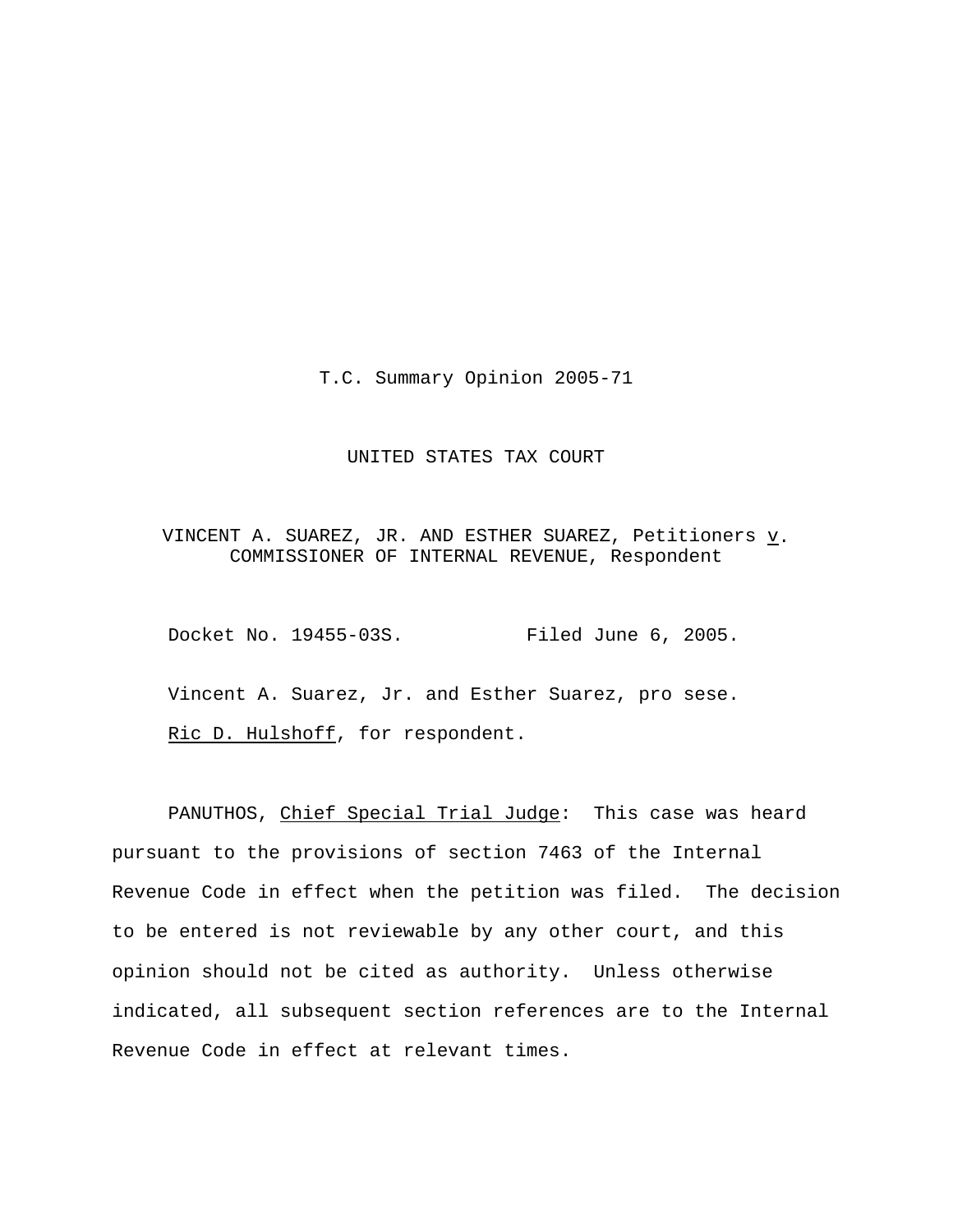Respondent determined a deficiency of \$3,359 in petitioners' Federal income tax for 2001. The sole issue for decision is whether petitioners are liable under section 72(t) for the 10 percent additional tax on an early distribution from a qualified retirement plan.

## Background

Some of the facts have been stipulated, and they are so found. The stipulation of facts and the attached exhibits are incorporated by this reference. Petitioners resided in Sierra Vista, Arizona, at the time the petition was filed.

Petitioners, Victor A. and Esther Suarez, are husband and wife. During the year in issue (2001), they were homeowners of property at 4934 Raffaele Drive, in Sierra Vista, Arizona. In 2001, Victor A. Suarez (hereinafter petitioner) withdrew  $$33,590<sup>1</sup>$ from his Individual Retirement Account (IRA). He received the IRA distribution from National Financial Services, LLC. The funds from the IRA were used for a downpayment and the rebuilding costs of a house petitioners purchased from the Department of Veterans Affairs in 2001.

Petitioners timely filed a Form 1040, U.S. Individual Income Tax Return, for 2001. On their 2001 return, petitioners included in gross income a distribution from petitioner's IRA account in

 $- 2 -$ 

<sup>&</sup>lt;sup>1</sup> On petitioners' Federal income tax return for 2001 the amount of distribution from the IRA was listed as \$33,590.54. The stipulation of facts rounded the amount down to \$33,590.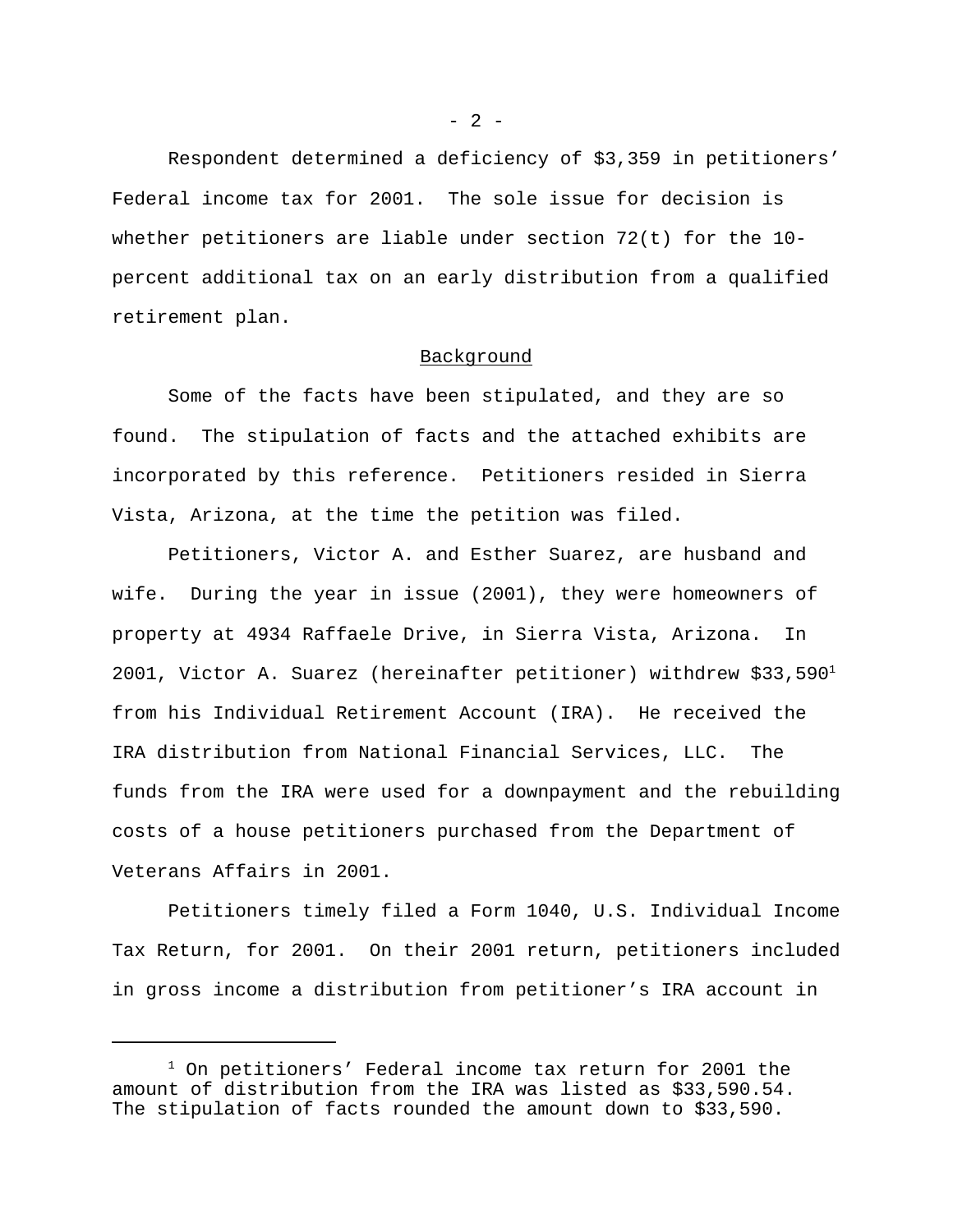the amount of \$33,590. Petitioners did not report, on their 2001 return, the additional  $10$ -percent tax imposed by section  $72(t)$ with respect to the \$33,590 distribution.

In the notice of deficiency, respondent determined that petitioners are liable for the 10-percent additional tax on the early distribution from petitioner's IRA. Petitioners acknowledge that the distribution from the IRA does not qualify for any of the exceptions under section  $72(t)(2)(A)$ .

#### Discussion

Section  $72(t)(1)$  imposes an additional tax on early distribution from qualified retirement plans equal to 10 percent of the portion of such amount which is includable in gross income. A qualified retirement plan includes a qualified pension or profit sharing plan under section  $401(a)$ . Sec.  $401(a)(1)$ .

The section 72(t) additional tax does not apply to certain distributions. Since petitioners concede that they do not come within any of the exceptions under section  $72(t)(2)(A)$ , we consider whether any other provisions would permit petitioners to be relieved from the 10-percent additional tax.

Section  $72(t)(2)(F)$  provides, in relevant part, an exception to the 10-percent additional tax for distributions to an individual from an individual retirement plan which are qualified first-time home buyer distributions. A qualified first-time home buyer distribution is any payment or distribution received by an

 $-3 -$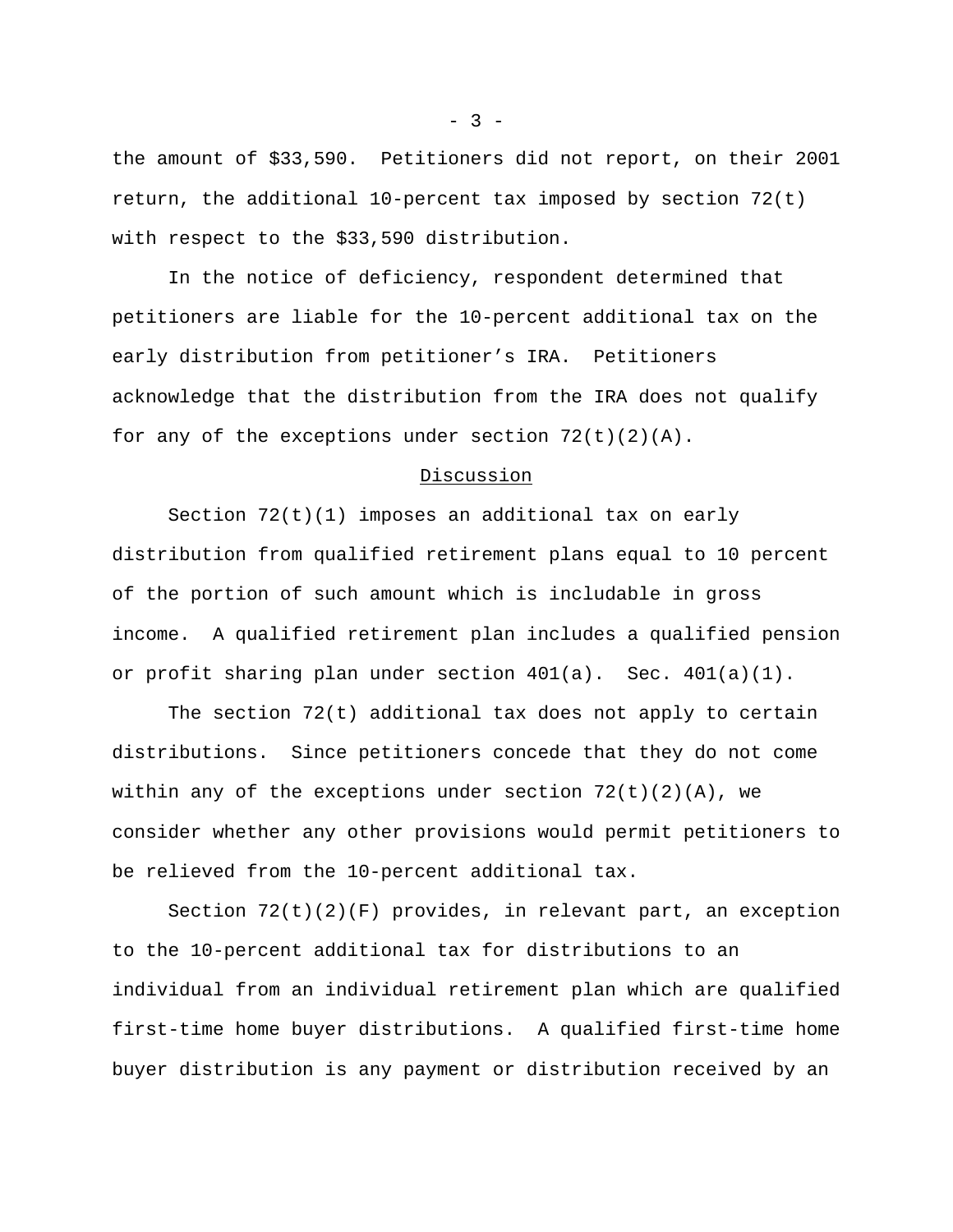individual to the extent such payment or distribution is used by the individual to pay qualified acquisition costs with respect to a principal residence of a first-time home buyer who is such individual. Sec.  $72(t)(8)(A).^{2}$  A first-time home buyer, in relevant part, means any individual if such individual (and if married, such individual's spouse) had no present ownership interest in a principal residence during the 2-year period ending on the date of acquisition of the principal residence. Sec.  $72(t)(8)(D)(i)(I)$ .

Petitioners cannot avail themselves of the first-time home buyer exception. While the record is not entirely clear, the parties stipulated that "During 2001, petitioners were existing homeowners residing at 4934 Raffaele Drive, Sierra Vista, Arizona". There was no argument put forth by petitioners that this was not their principal residence. Based on this record, we conclude that petitioner's IRA distribution does not come within the provisions of section  $72(t)(2)(F)$ .

Petitioners argue that the withdrawal did not cause the Government harm because they have other retirement accounts, and that petitioners will not be a burden to the Government when they

 $- 4 -$ 

 $2$  There is a lifetime limitation of \$10,000 pursuant to sec. 72(t)(8)(B).